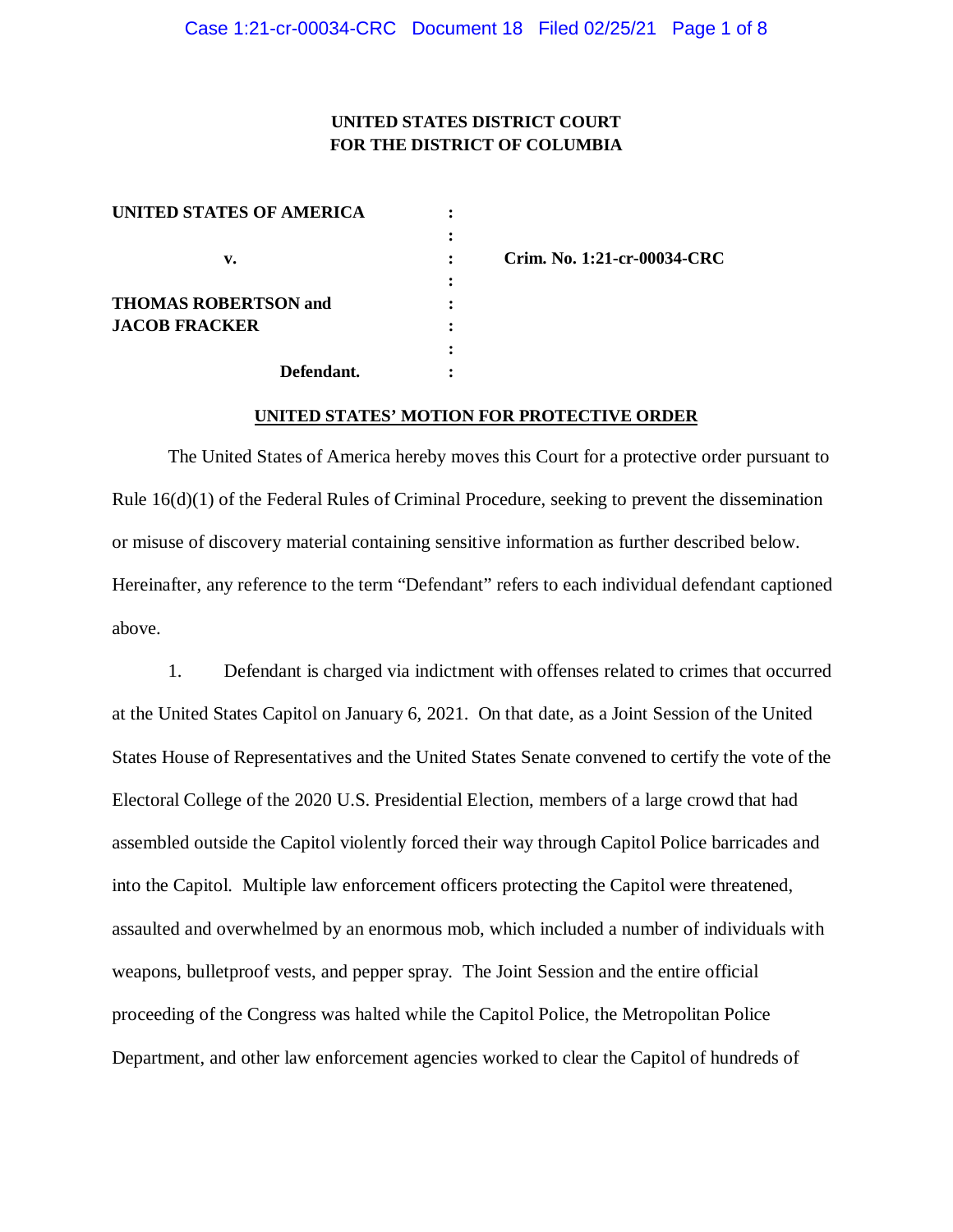## Case 1:21-cr-00034-CRC Document 18 Filed 02/25/21 Page 2 of 8

unlawful occupants and ensure the safety of elected officials. This event in its entirety is hereinafter referred to as the "Capitol Attack."

2. Over 220 individuals have been publicly charged in connection with the Capitol Attack. Investigations have been opened into several hundred additional individuals, and the government expects that more investigations will be opened. The spectrum of crimes charged and under investigation in connection with the Capitol Attack includes (but is not limited to) trespass, engaging in disruptive or violent conduct in the Capitol or on Capitol grounds, destruction of government property, theft of government property, assaults on federal and local police officers, firearms offenses, civil disorder, obstruction of an official proceeding, possession and use of destructive devices, murder, sedition and conspiracy.

3. Multiple individuals charged or under investigation are: (a) charged or expected to be charged with crimes of violence; (b) associated with anti-government militia organizations and other groups (e.g., Proud Boys, Oathkeepers, Three Percenters, Cowboys for Trump) that deny the legitimacy of the United States government; (c) coordinated and/or participated in the violent events which took place at the Capitol; and (d) have made statements indicating an intention to continue in similar violent endeavors until the current administration is overthrown. Dozens of the individuals charged have been detained pending trial because a judicial officer determined that the release of such person will not reasonably assure the appearance of the person, as required; will endanger the safety of any other person or the community; and/or will pose a risk of obstruction of justice.

4. In connection with the above-described cases and on-going investigations, law enforcement and the government have obtained and continue to obtain voluminous amounts of information and evidence relating to both charged and uncharged individuals. By way of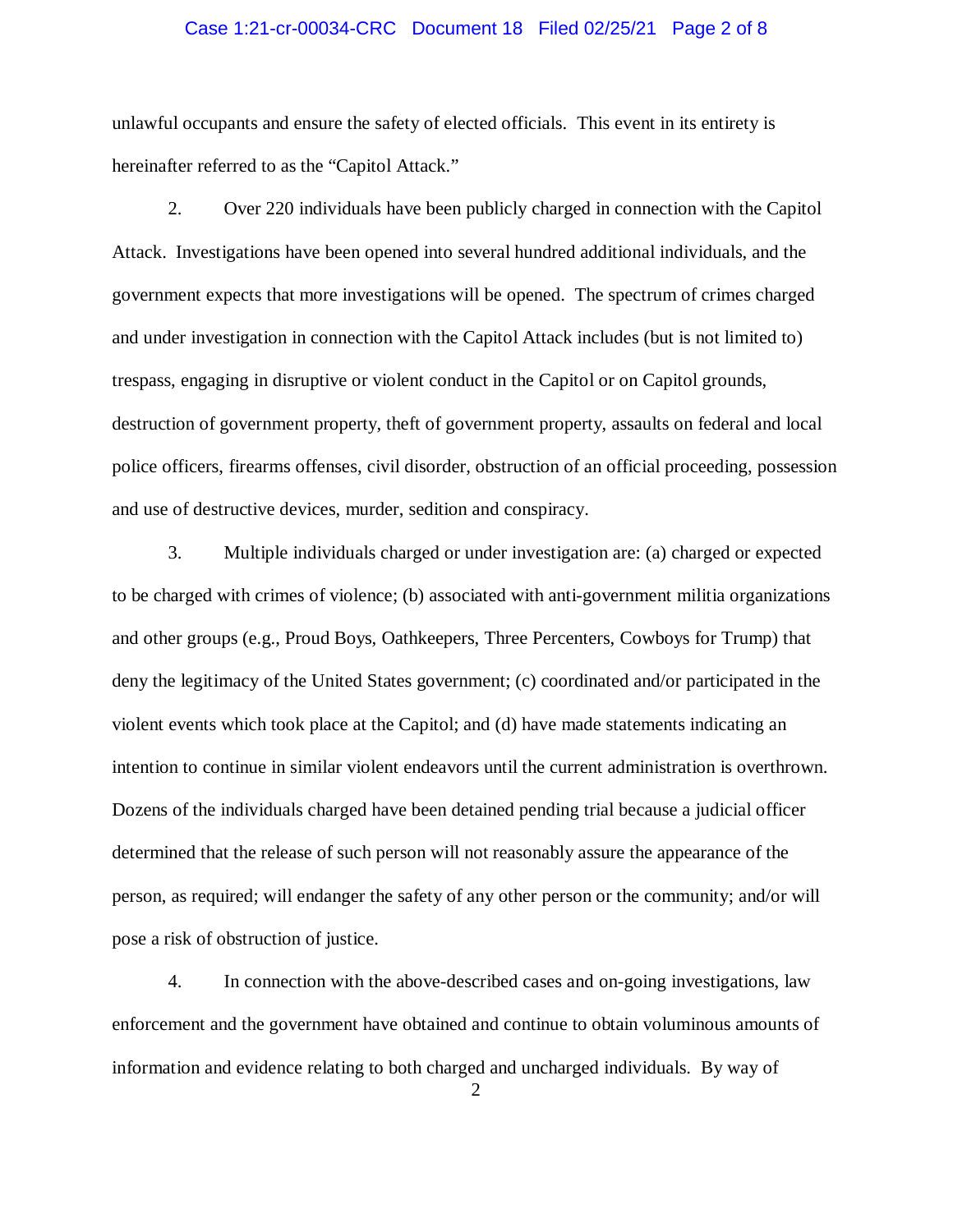# Case 1:21-cr-00034-CRC Document 18 Filed 02/25/21 Page 3 of 8

illustration, such information and evidence includes but is not limited to: (a) surveillance videos from the U.S. Capitol and Grounds (constituting hundreds of hours of video); (b) digital downloads of hundreds of digital devices and social media accounts that belong to individuals involved in or associated with the Capitol Attack; (c) hundreds of law enforcement body-worn camera videos; (c) hundreds of financial records, telephone records, motor vehicle and criminal history records; (d) thousands of tips; and (e) hundreds of witness and source interviews.

5. Consistent with Federal Rule of Criminal Procedure Rule 16, the government intends to provide or make available to Defendant those documents and objects in its possession that are material to the preparation of the defense, that the government intends to use in its casein-chief at trial, or that were obtained from or belong to Defendant. Given the number of defendants charged and the number of open investigations, such discovery materials may include large volumes of highly sensitive private and confidential information of numerous individuals other than Defendant, as well as materials which, if more widely disseminated, could jeopardize the government's on-going investigations and the security of witnesses, e.g.:

- a. Records obtained from digital device downloads, and searches of electronic communications (e.g., e-mail and social media), of individuals other than Defendant;
- b. Records of personal identifying information of individuals other than Defendant, including another individual's date of birth, social security number, address, telephone number, email address, driver's license number, professional license number, or family members' names, as well as contact information for, photographs of, and private conversations with family members and associates not related to the criminal conduct in this case, which such individuals may reasonably wish to protect from unnecessary dissemination ("Personal Information");
- c. Financial information of individuals other than Defendant, or entities controlled by Defendant, including bank account numbers, credit or debit card numbers, account passwords, contact information, or taxpayer identification numbers ("Financial Information");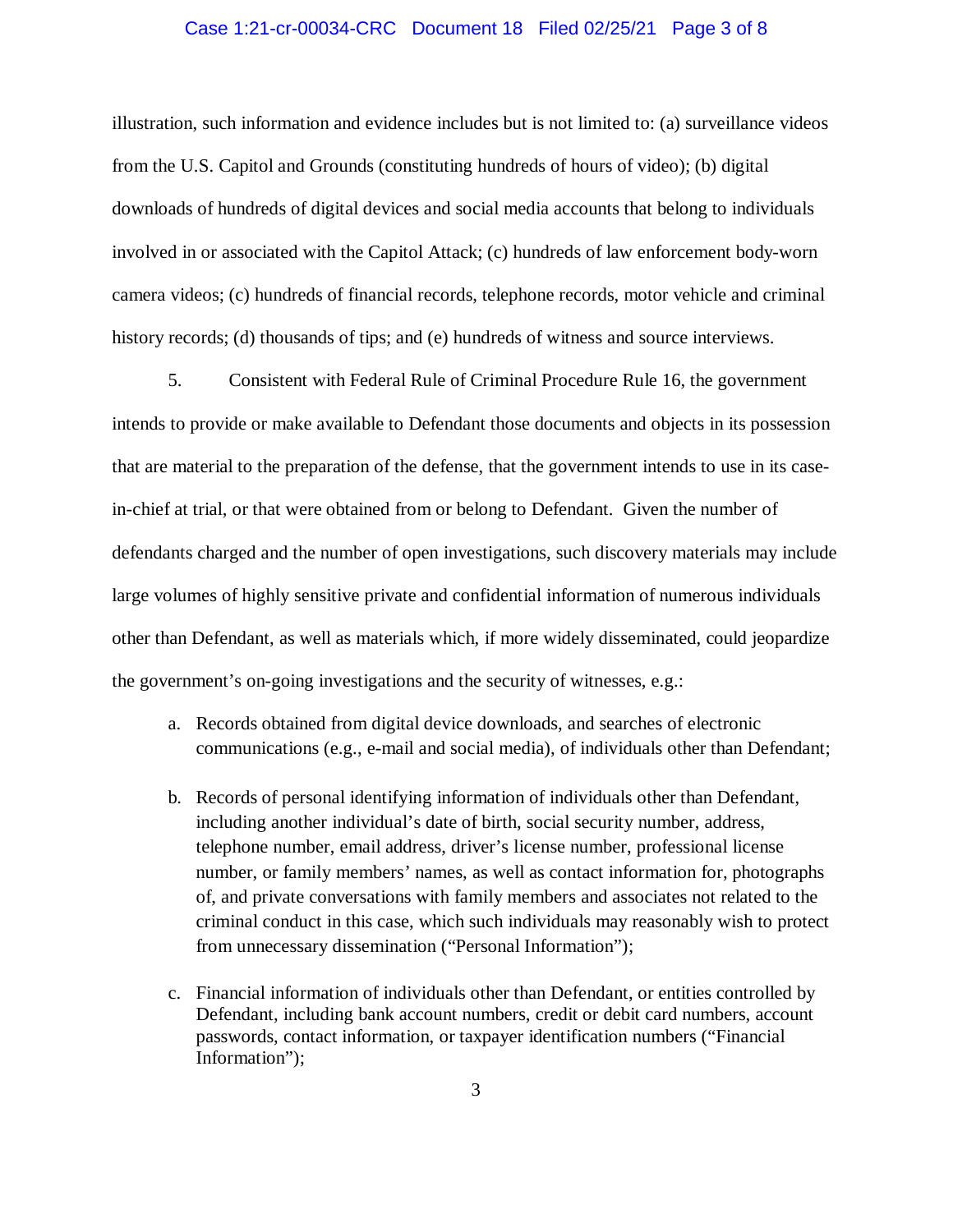- d. Information regarding the government's confidential source(s) or source(s) of information, including criminal histories, arrest records and summaries of information provided to the government ("Confidential Source Information");
- e. Sealed documents, to include search warrant applications and their contents (affidavits, orders) and other court-ordered authorizations (e.g., pen registers, geolocation orders, tracking orders) ("Sealed Information"), that contain Personal Information, Financial Information, or Confidential Source Information;
- f. Tips and law enforcement reports and/or notes, including reports of interviews of individuals other than defendant, which may contain Personal Information;
- g. Grand jury transcripts and exhibits;
- h. Surveillance footage from the U.S. Capitol and Grounds;
- i. Hundreds of body-worn camera videos from the Metropolitan Police Department, Arlington County Police Department, and other law enforcement agencies operating on January 6, 2021, in support of the protection of the Capitol (constituting thousands of hours of body-worn cameras);
- j. Other investigative information not yet publicly known, the dissemination of which could jeopardize the government's on-going investigations or the security of its witnesses, which the government will identify as "Sensitive;" and
- k. Other sensitive information obtained during the investigation as agreed upon by the parties.

6. Under the Federal Rules of Criminal Procedure, a court "may, for good cause, deny, restrict, or defer discovery or inspection, or grant other appropriate relief" relating to discovery by entering a protective order. Fed. R. Crim. P. 16(d)(1). "The burden of showing 'good cause' is on the party seeking the order[.]" *United States v. Cordova*, 806 F.3d 1085, 1090 (D.C. Cir. 2015) (citations and alterations omitted). Once a showing of good cause has been made, the court has relatively unconstrained discretion to fashion an appropriate protective order. *See United States v. O'Keefe*, No. 06-CR-0249, 2007 WL 1239204, at \*2 (D.D.C. Apr. 27, 2007) (describing the court's discretion as "vast"); *Cordova*, 806 F.3d at 1090 ("[A] 'trial court can and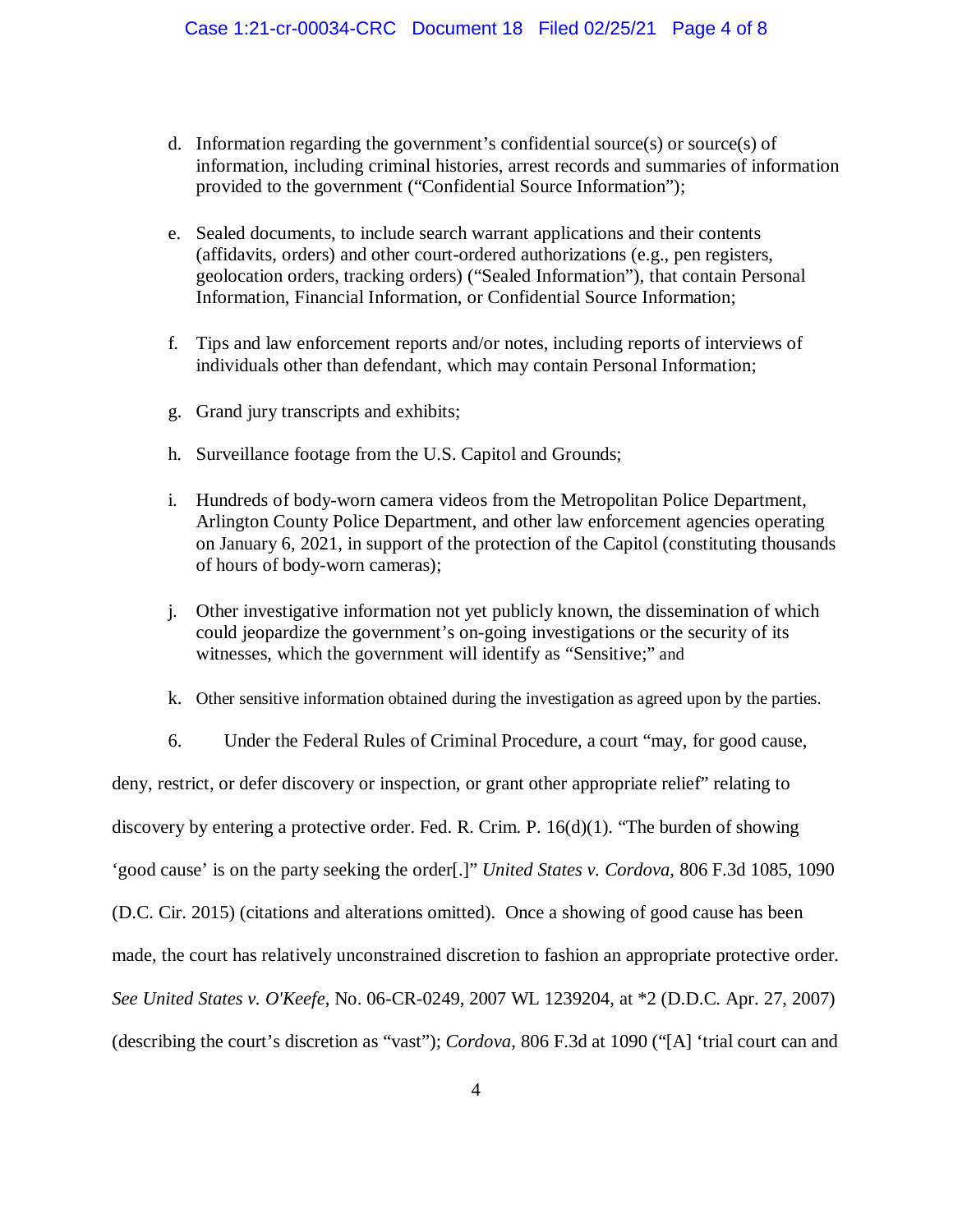## Case 1:21-cr-00034-CRC Document 18 Filed 02/25/21 Page 5 of 8

should, where appropriate, place a defendant and his counsel under enforceable orders against unwarranted disclosure of the materials which they may be entitled to inspect.'" (quoting *Alderman v. United States*, 394 U.S. 165, 185, 89 S.Ct. 961, 22 L.Ed.2d 176 (1969)).

7. "Protective orders vary in range and type 'from true blanket orders (everything is tentatively protected until otherwise ordered) to very narrow ones limiting access only to specific information after a specific finding of need.'" *United States v. Bulger*, 283 F.R.D. 46, 52 (D. Mass. 2012). "Courts use protective orders . . . to expedite the flow of discovery in cases involving a large amount of sensitive information." *United States v. Johnson*, 314 F. Supp. 3d 248, 252 (D.D.C. 2018)(internal quotations and citations omitted).

8. Courts also use protective orders when necessary to protect the integrity of ongoing investigations. "[W]here public disclosure of certain materials might officially reveal the sources and methods law-enforcement officials have used, and will continue to use, to investigate other criminal conduct related to the publicly filed charges, courts have found it appropriate to enter a protective order." *United States v. Smith*, 985 F. Supp. 2d 506, 531 (S.D.N.Y. 2013), citing *United States v. Bin Laden*, No. 98–CR–1023, 2001 WL 66393, at \*2 (S.D.N.Y. Jan. 25, 2001)(noting that the court adopted a protective order because dissemination of discovery materials would "jeopardize the ongoing Government investigation into the activities of alleged associates of the Defendants").

9. In determining whether to issue a protective order, courts also take into account "the safety of witnesses and others, a particular danger of perjury or witness intimidation, and the protection of information vital to national security.'" *Cordova*, 806 F.3d at 1090 (citations and alterations omitted). "Considering the type of crime charged helps assess the possible threats to the safety and privacy of the victim. Defendants accused of securities fraud or shoplifting, for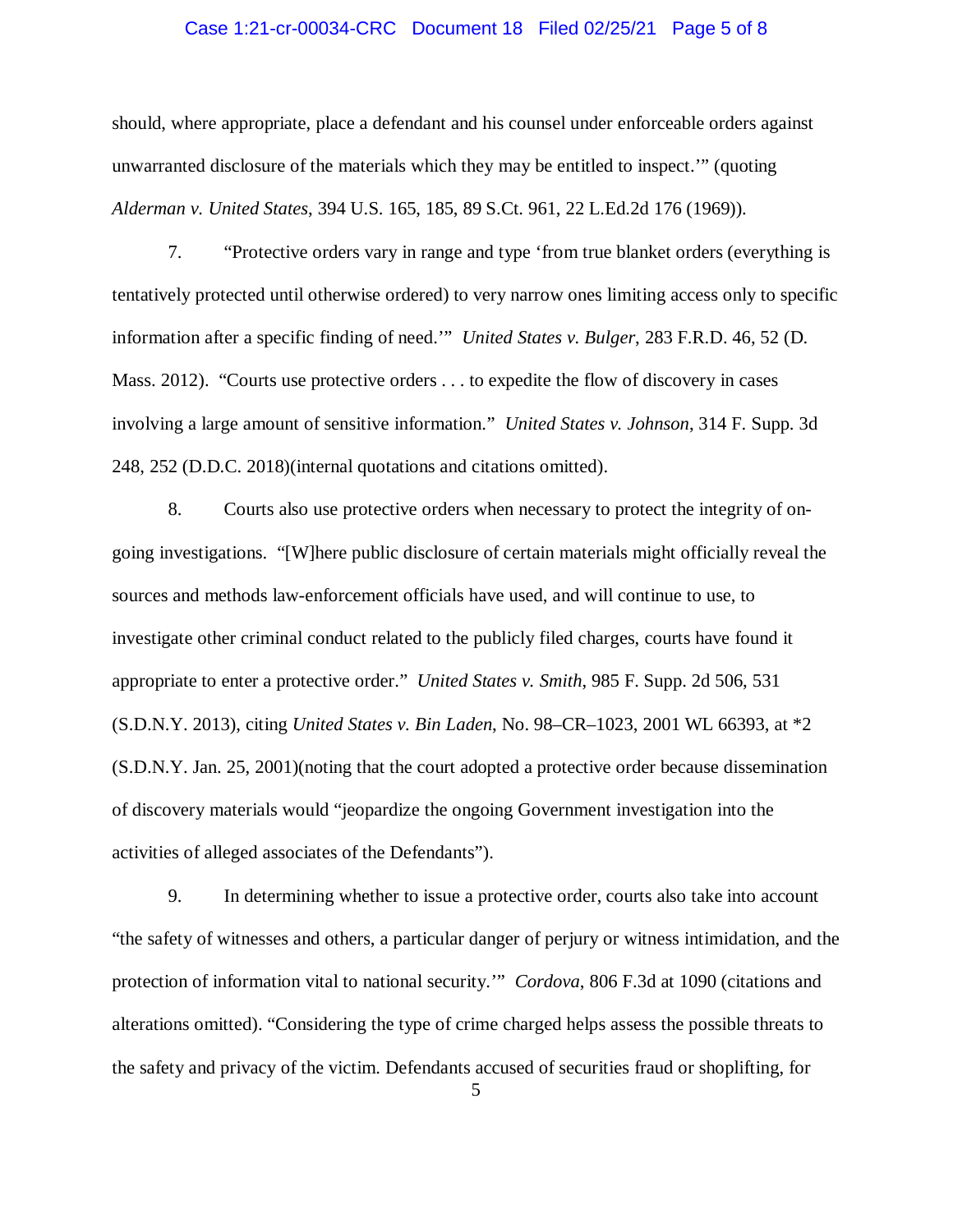# Case 1:21-cr-00034-CRC Document 18 Filed 02/25/21 Page 6 of 8

instance, may not pose as great a danger to victims as those charged with crimes of violence." *United States v. Dixon*, 355 F. Supp. 3d 1, 4 (D.D.C. 2019). "A long record of convictions for violent crimes may suggest a substantial danger to the safety of others. Similarly, a history of failures to follow court orders may justify a more restrictive protective order." *Id.* 

10. The entry of this order will permit the government to produce expeditiously the disclosure material without further litigation or the need for redaction. It will also afford the defense prompt access to those materials, in unredacted form, which will facilitate the preparation of the defense.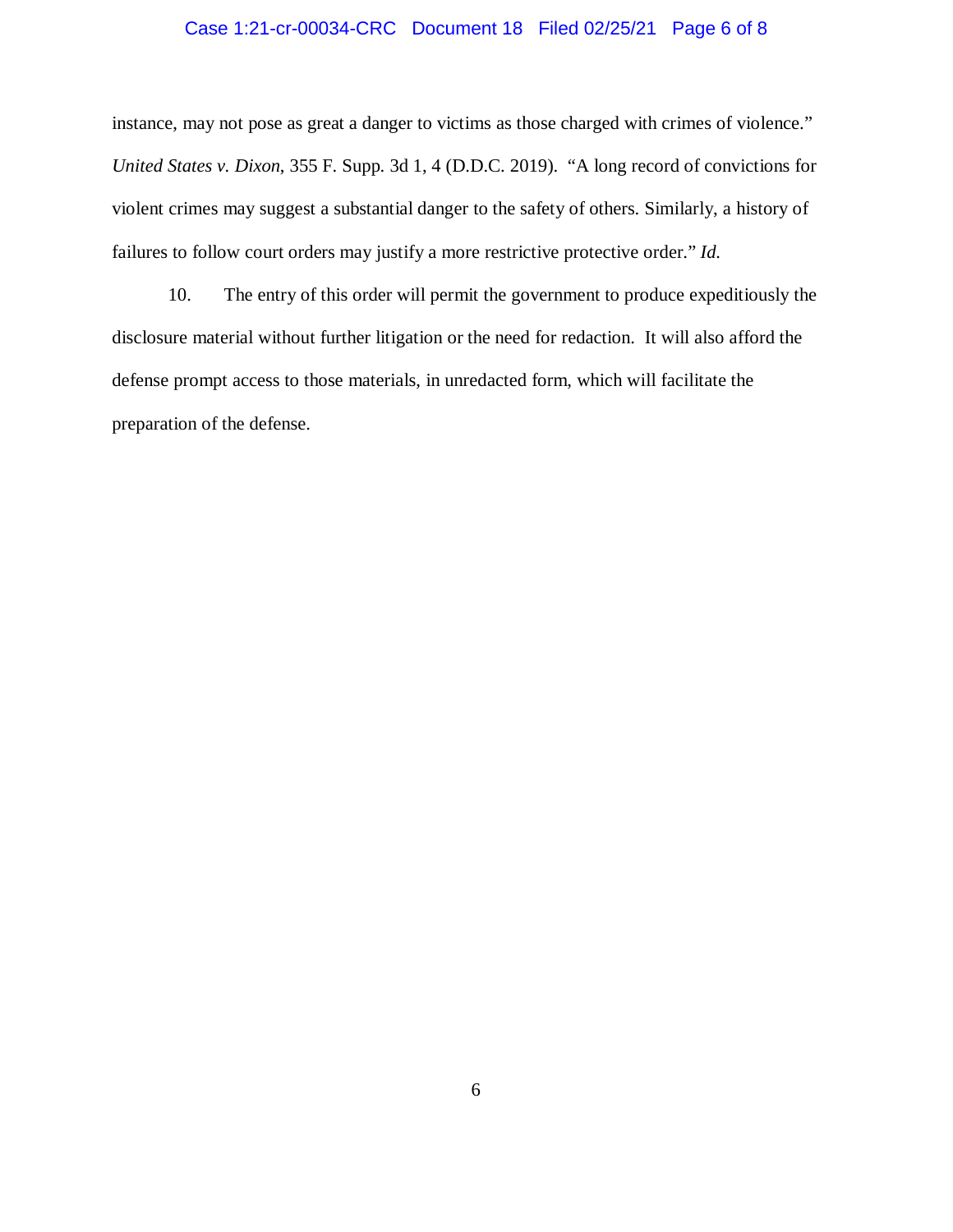# Case 1:21-cr-00034-CRC Document 18 Filed 02/25/21 Page 7 of 8

WHEREFORE, to expedite the government's disclosure of discovery materials, and to adequately protect the privacy interests of the persons identified therein and the integrity of the government's on-going investigations and the security of witnesses, the government requests that pursuant to the Court's authority under Fed. R. Crim. P. 16(d)(1), the Court enter the attached proposed order.

Dated:

Respectfully submitted,

MICHAEL R. SHERWIN Acting United States Attorney

By:  $/s/$ 

ELIZABETH ALOI Assistant United States Attorney NY Bar No. 4457651 555 Fourth Street, N.W. Washington, D.C. 20530 Telephone: 202-252-7212 Email: Elizabeth.aloi@usdoj.gov

RISA BERKOWER Assistant United States Attorney NY Bar No. 4536538 555 4th Street, N.W. Washington, D.C. 20530 Phone: 202-252-6782 Email: risa.berkower@usdoj.gov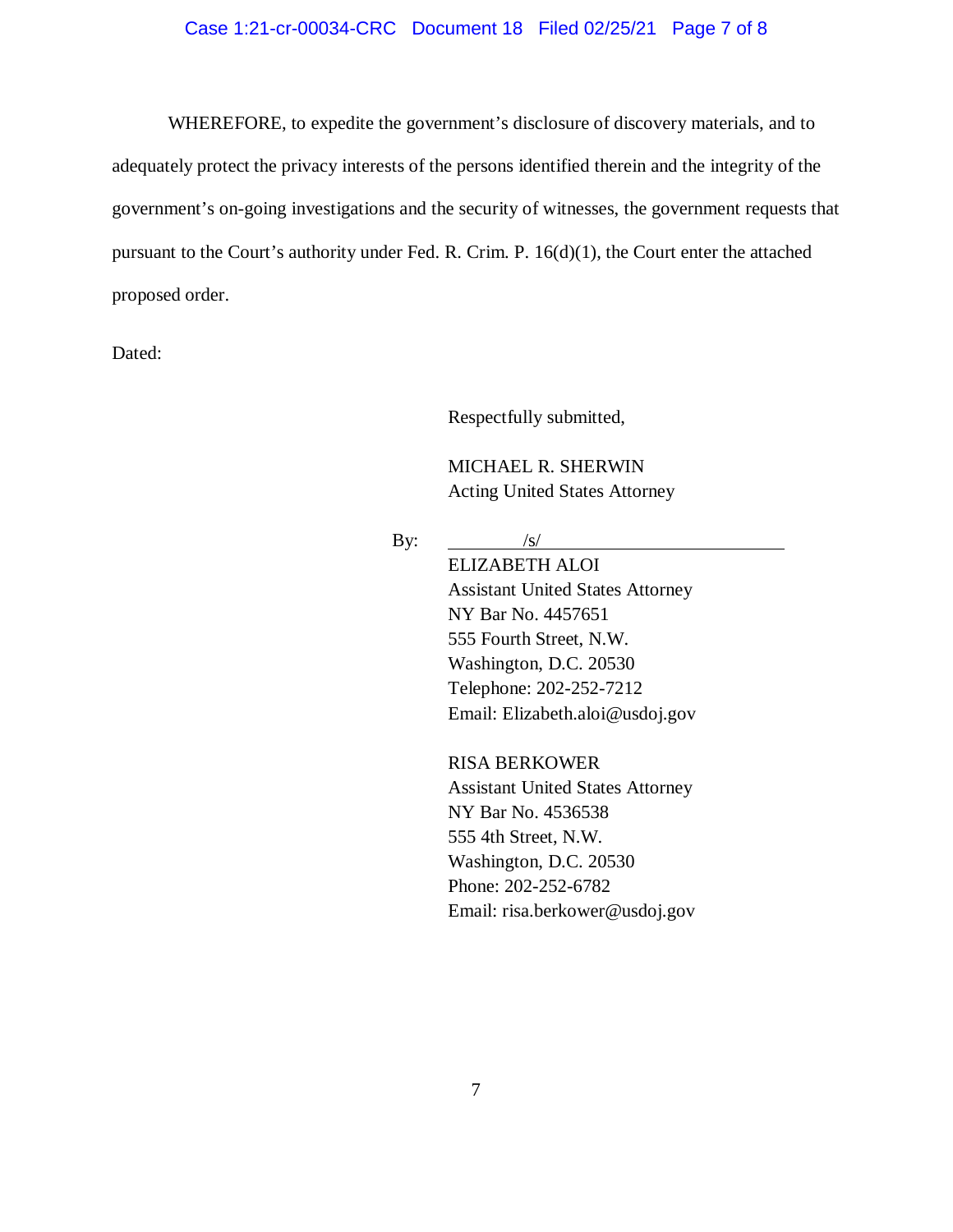# **CERTIFICATE OF SERVICE**

I hereby certify that on February 25, 2021, I sent a copy of the foregoing via the Court's ECF system to Bernard Crane, Esq., and Mark Rollins, Esq., counsel for defendants.

 $/$ s/ $/$ s/ $/$ 

RISA BERKOWER Assistant United States Attorney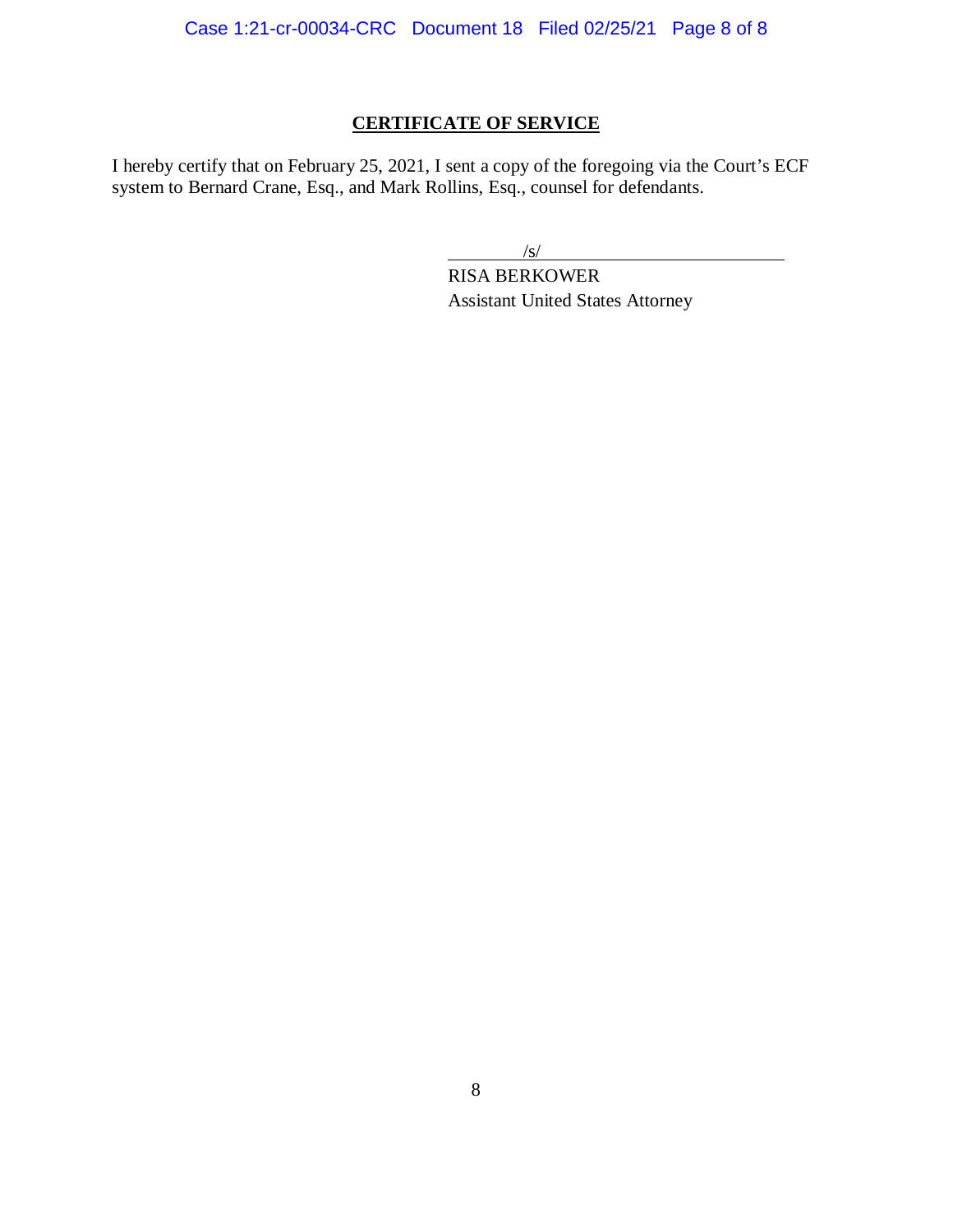# **UNITED STATES DISTRICT COURT FOR THE DISTRICT OF COLUMBIA**

| UNITED STATES OF AMERICA    |  |
|-----------------------------|--|
|                             |  |
| v.                          |  |
|                             |  |
| <b>THOMAS ROBERTSON and</b> |  |
| <b>JACOB FRACKER</b>        |  |
|                             |  |
| Defendant.                  |  |

**v. : Crim. No. 1:21-cr-00034-CRC**

### **PROTECTIVE ORDER GOVERNING DISCOVERY**

To expedite the flow of discovery material between the parties and adequately protect personal identity information entitled to be kept confidential, the integrity of the government's investigation, and the security of witnesses, it is, pursuant to the Court's authority under Fed. R. Crim. P. 16(d)(1), ORDERED:

1. **Materials Subject to this Order.** All materials disclosed by the government at any stage of discovery in this case pursuant to Federal Rules of Criminal Procedure 16 and 26.2, 18 U.S.C. § 3500 (the Jencks Act), and the government's general obligation to produce exculpatory and impeachment information in criminal cases (the "discovery materials") are subject to this protective order ("Order").

2. **Defendant.** Any reference to "Defendant" herein refers individually to each defendant identified in the caption above.

3. **Legal Defense Team.** The "legal defense team" includes defense counsel (defined as counsel of record in this case, including any post-conviction or appellate counsel) and any attorneys, investigators, paralegals, support staff, and expert witnesses who are advising or assisting defense counsel in connection with this case. The legal defense team shall not include Defendant or Defendant's family members, friends, or associates.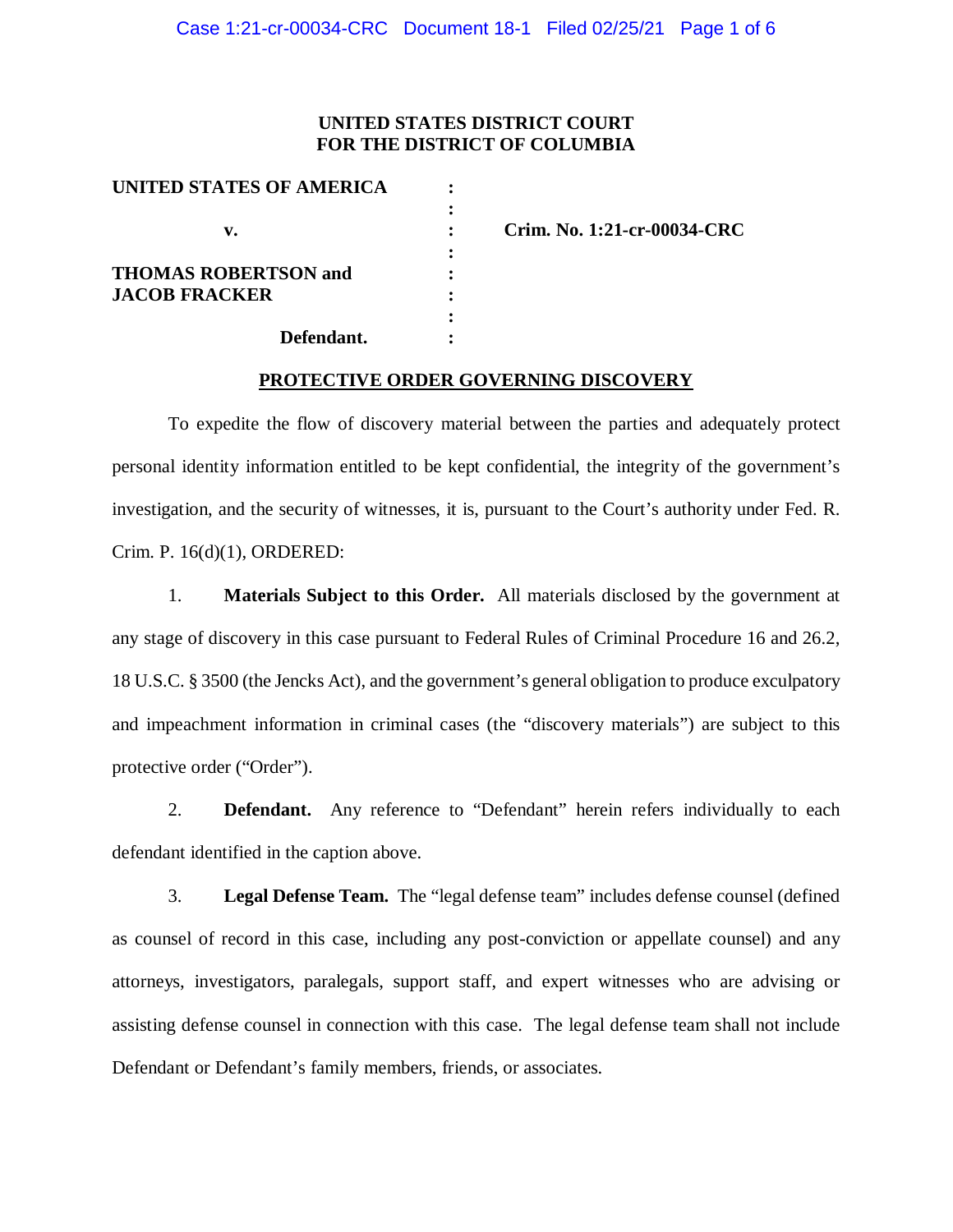4. **Limitations on Dissemination to Defendant.** The legal defense team may review with Defendant all discovery material produced by the government, and may provide Defendant with copies of discovery pursuant to this Order, but shall not provide Defendant with copies of, or unsupervised access to, any discovery material produced by the government which constitute or contain unredacted:

- a. Records obtained from digital device downloads, and searches of electronic communications (e.g., email and social media), of individuals other than Defendant;
- b. Records of personal identifying information of individuals other than Defendant, including another individual's date of birth, social security number, address, telephone number, email address, driver's license number, professional license number, or family members' names, as well as contact information for, photographs of, and private conversations with family members and associates not related to the criminal conduct in this case, which such individuals may reasonably wish to protect from unnecessary dissemination ("Personal Information");
- c. Financial information of individuals other than Defendant, or entities controlled by Defendant, including bank account numbers, credit or debit card numbers, account passwords, contact information, or taxpayer identification numbers ("Financial Information");
- d. Information regarding the government's confidential source(s) or source(s) of information, including criminal histories, arrest records and summaries of information provided to the government ("Confidential Source Information");
- e. Sealed documents, to include search warrant applications and their contents (affidavits, orders) and other court-ordered authorizations (e.g., pen registers, geolocation orders, tracking orders) ("Sealed Information"), that contain Personal Information, Financial Information, or Confidential Source Information;
- f. Tips and law enforcement reports and/or notes, including reports of interviews of individuals other than defendant, which may contain Personal Information;
- g. Grand jury transcripts and exhibits;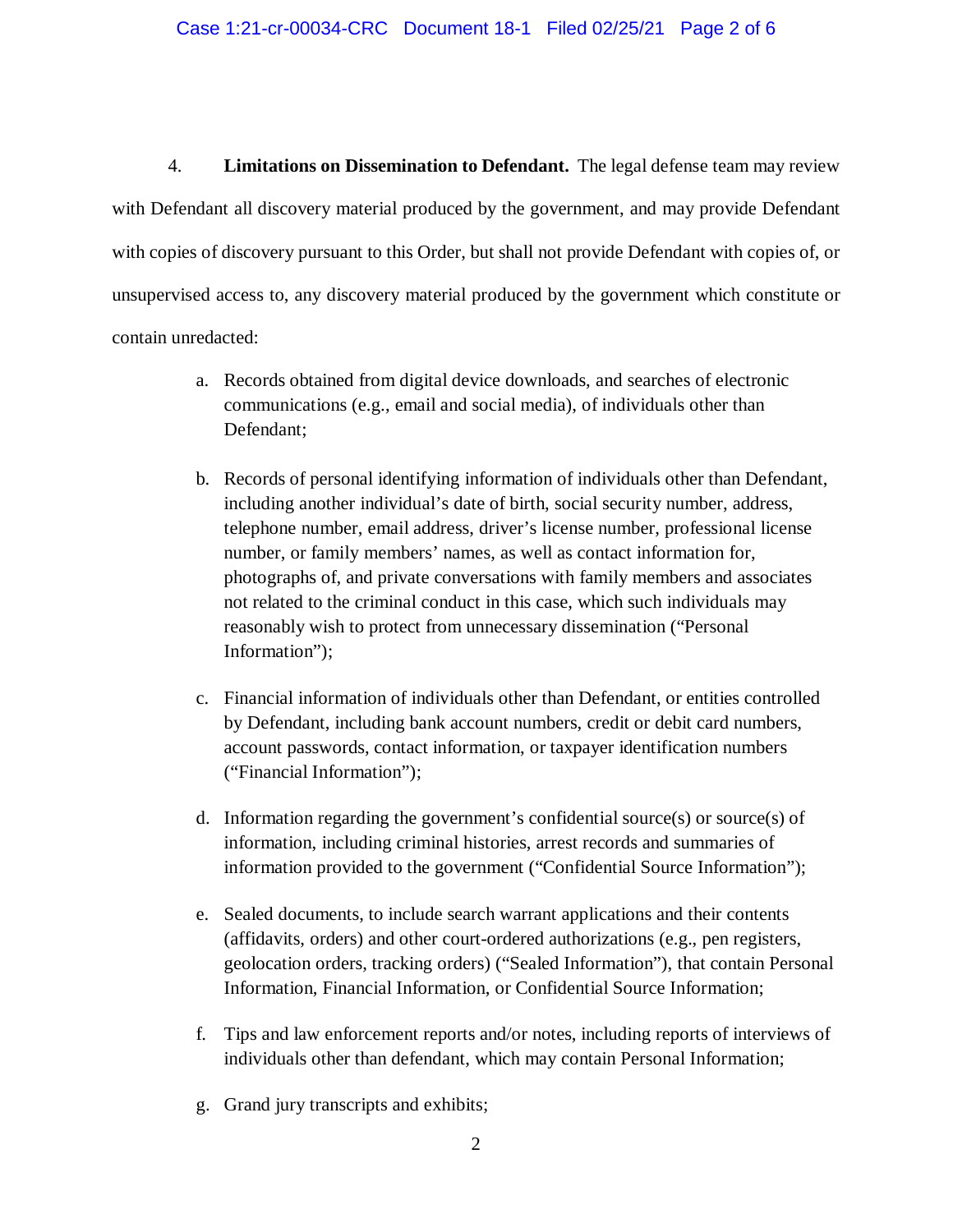- h. Surveillance footage from the U.S. Capitol and Grounds;
- i. Body-worn camera videos from the Metropolitan Police Department, Arlington County Police Department, or any other law enforcement agencies; and
- j. Investigative information not yet publicly known, the dissemination of which could jeopardize the government's on-going investigations or the security of its witnesses, and which is designated by the government as "Sensitive," and
- k. Other sensitive information obtained during the investigation as agreed upon by the parties.

Discovery material that clearly pertains to Defendant and does not contain information listed in (a) through (k) above may be provided to Defendant unredacted (e.g., defendant's own bank records, phone records, digital device downloads, social media records, prisoner records and business records). The government and the defense will work together to ensure that the materials identified in (a) through (k) above are protected and that Defendant has unfettered access to as much material as can be provided consistent with this Order.

5. **Limitations on Dissemination to Third Parties.** Neither the legal defense team nor Defendant shall provide any discovery material produced by the government to any person not a party to this case, nor make any public disclosure (including disclosure to the media) of the same, without the government's express written permission, except that defense counsel may provide discovery materials to those persons employed, retained, or otherwise consulted by defense counsel who are necessary to assist counsel of record in preparation for trial or other proceedings (including third party vendors), and may authorize viewing of discovery materials by prospective witnesses for purposes of defending this action. The government may authorize, in writing, disclosure of discovery materials beyond that otherwise permitted by this Order without further order of this Court.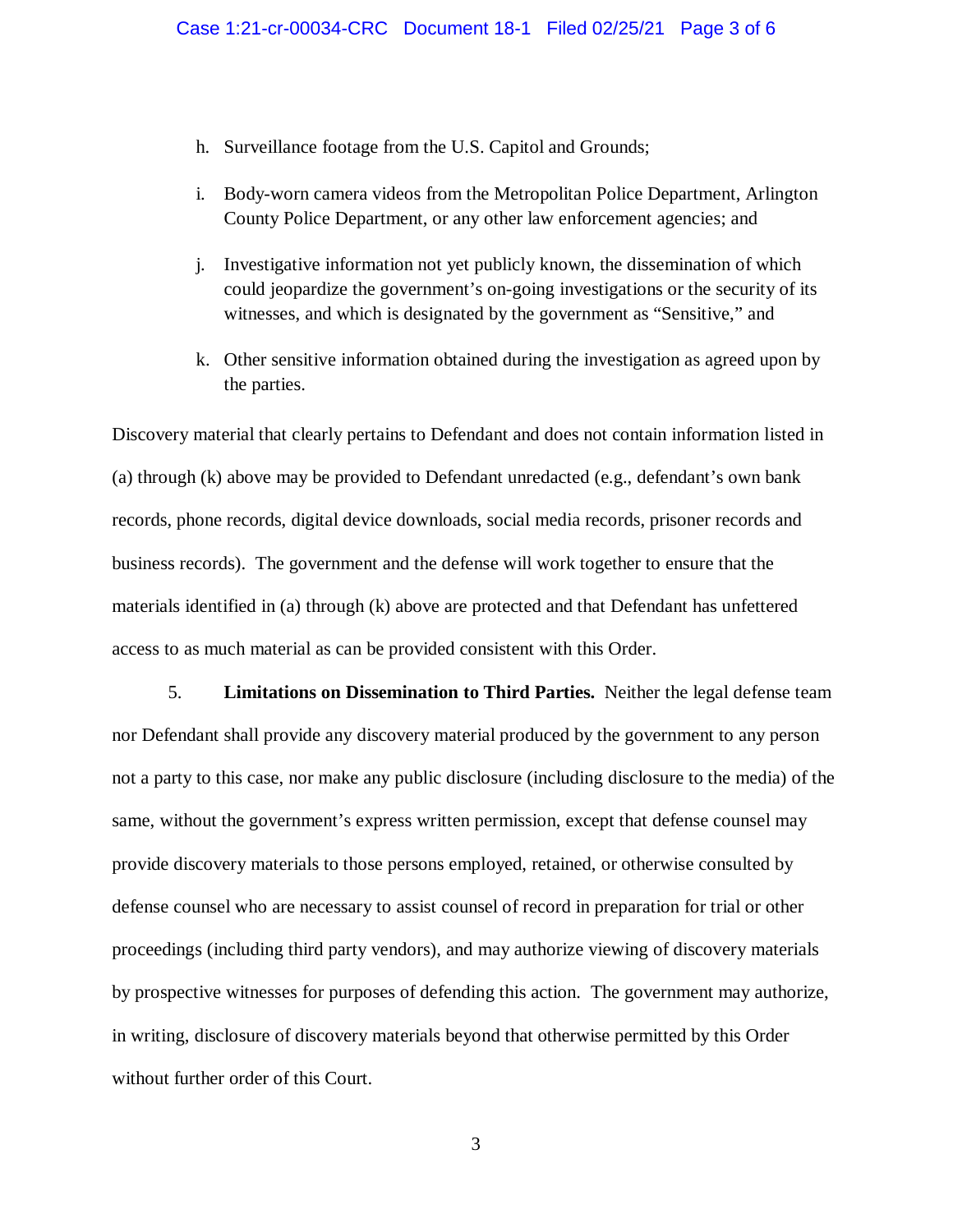#### Case 1:21-cr-00034-CRC Document 18-1 Filed 02/25/21 Page 4 of 6

6. **Limitations on Use.** Defendant and the legal defense team may use the discovery materials solely in connection with this case, including any post-conviction or appellate litigation, and for no other purpose, and in connection with no other proceeding.

7. **Limitations on Reproduction.** The legal defense team may physically or electronically reproduce the discovery materials as deemed necessary by defense counsel for use in connection with this case. Any reproductions of the discovery materials authorized by defense counsel shall be treated in the same manner as the original materials.

8. **Responsibility to Prevent Reproduction During Viewing.** If defense counsel authorizes Defendant or another person to view the discovery materials, the legal defense team shall ensure that Defendant or such other person does not copy, photograph, take screenshots, or otherwise reproduce the discovery materials, except as authorized herein.

9. **Storage Requirements.** The legal defense team shall store the discovery materials in a secure physical or electronic environment that limits access to members of the legal defense team and, as authorized herein, Defendant. Defense counsel shall be responsible and accountable for maintaining, securing, and storing the discovery materials, including all reproductions thereof, and taking all necessary precautions to prevent unauthorized access.

10. **Viewing by Incarcerated Defendants.** If Defendant in the custody of the United States Marshals Service, defense counsel is authorized to provide a copy of the discovery materials to the appropriate point of contact so that the defendant can view the discovery materials.

11. **Notifications Regarding this Order.** Defense counsel must provide members of the legal defense team, Defendant, and any other person, with a copy of this Order before providing them with access to, or permitting them to view the discovery materials.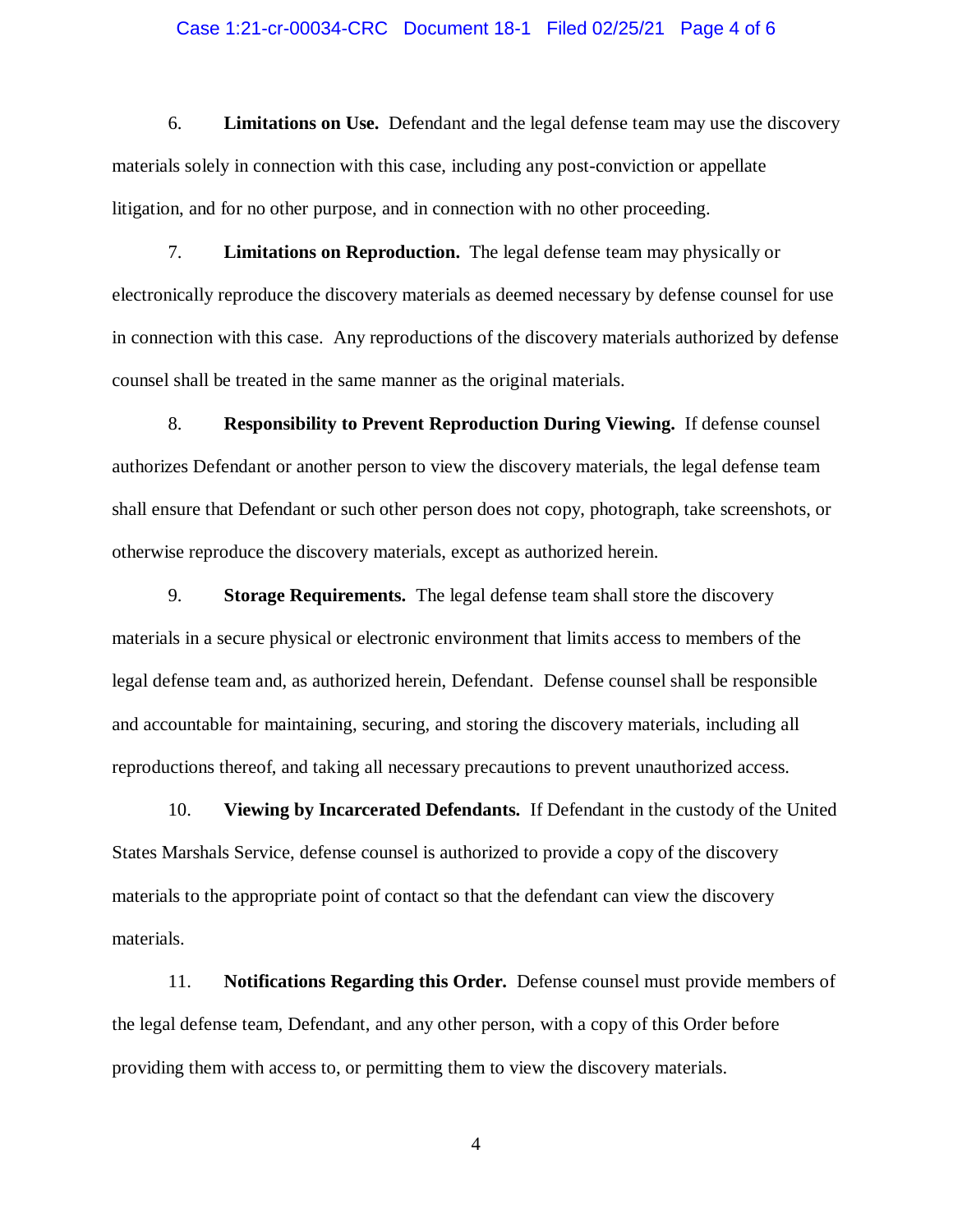12. **Disposition Following the Conclusion of this Criminal Case.** Following a dismissal or acquittal in this case, defense counsel shall destroy or return to the United States the discovery materials. Following a conviction in this case, defense counsel may retain a copy of the discovery materials. This Order shall remain in effect after the conclusion of this case and shall continue to govern the dissemination, use, reproduction, storage, and retention of the discovery materials disclosed in this case.

13. **Automatic Exclusions from this Order.** This Order does not apply to discovery materials that are, or later become, part of the public record, including materials that have been received in evidence in this or other public trials or hearings, or materials that are publicly released by the U.S. Attorney's Office, the Department of Justice, or the U.S. Capitol Police, **except** that any video designated as "security information" under 2 U.S.C. §1979 may never be provided to Defendant, regardless of publication.

14. **Scope of this Order.** This Order does not prevent any party from objecting to the discovery or admission of the discovery materials that it otherwise believes to be improper. This Order also does not constitute a ruling on: (A) any potential objection to the discoverability or admissibility of the discovery materials; or (B) whether any particular discovery materials are properly discoverable or admissible. This Order is not intended to limit the use of the discovery materials in any judicial proceedings in this case. All court filings shall comply with the privacy protection provisions of Fed. R. Crim. P. 49.1.

15. **Modification of this Order.** Consent to this Order does not constitute a waiver or otherwise prevent any party from seeking modification of this Order, even after the conclusion of district court proceedings in this case.

**SO ORDERED** this \_\_\_\_\_ day of \_\_\_\_\_\_\_\_\_\_, 2021